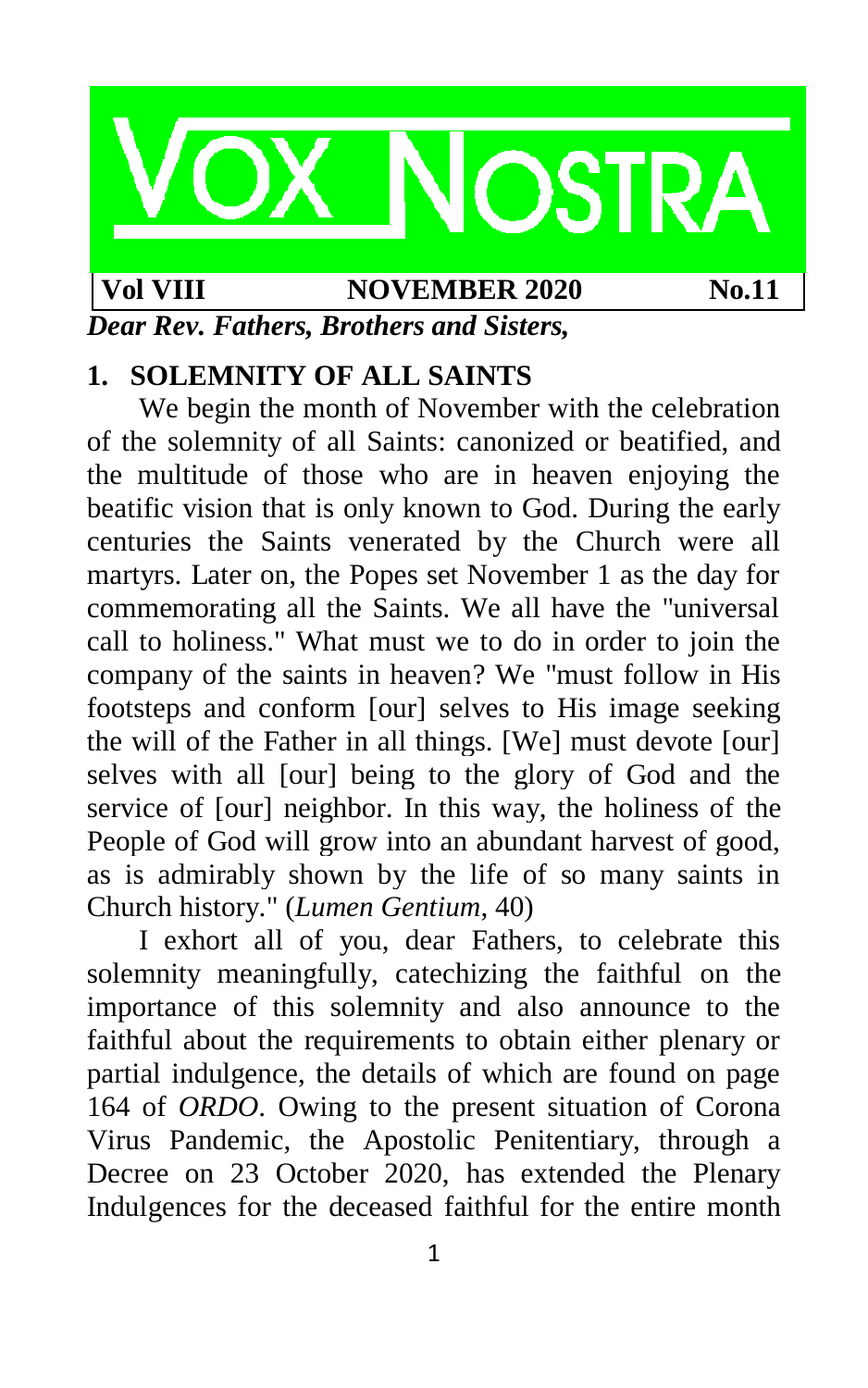of November, with adaptation of works and conditions to guarantee the safety of the faithful. The decree is given as annexure 1.

Wherever there is a custom of having evening mass and commemoration of all souls, I urge you to educate the faithful in this regard and discontinue it, as it goes against the liturgical norms.

# **2. KARNATAKA RAJYOTSAVA**

We celebrate Karnataka Rajyotsava on 1st November. This was the day in 1956 when all the Kannada-speaking regions of South India were merged to form the State of Karnataka. As we belong to the State of Karnataka, let us be proud of the rich heritage and traditions of our state and join the citizens of our Statein celebrating the day meaningfully. Let us remember to pray for all leaders of our State so that they always strive for peace and harmony among all religions and work for the all-round development of the State.

# **3. ALL SOULS' DAY**

The Church remembers and prays for all the faithful departed on 2nd November. Our faith teaches us that the Church exists in three states: the triumphant, the pilgrim and the suffering. As members of the Pilgrim Church, we can help the Suffering Church to attain heaven by our prayers and the sacrifice of the Mass. The Church reminds us of the continued and close relationship between the three states of the Church (communion of saints) and invites us, all, to offer prayers and Mass for the suffering Church on 2<sup>nd</sup>November every year.

I exhort you, dear Fathers, to follow the instructions given in *ORDO* for the celebration of Mass on this day. Since the norms prescribed for the funerals may be applied as regards the number of faithful in the cemetery, it is not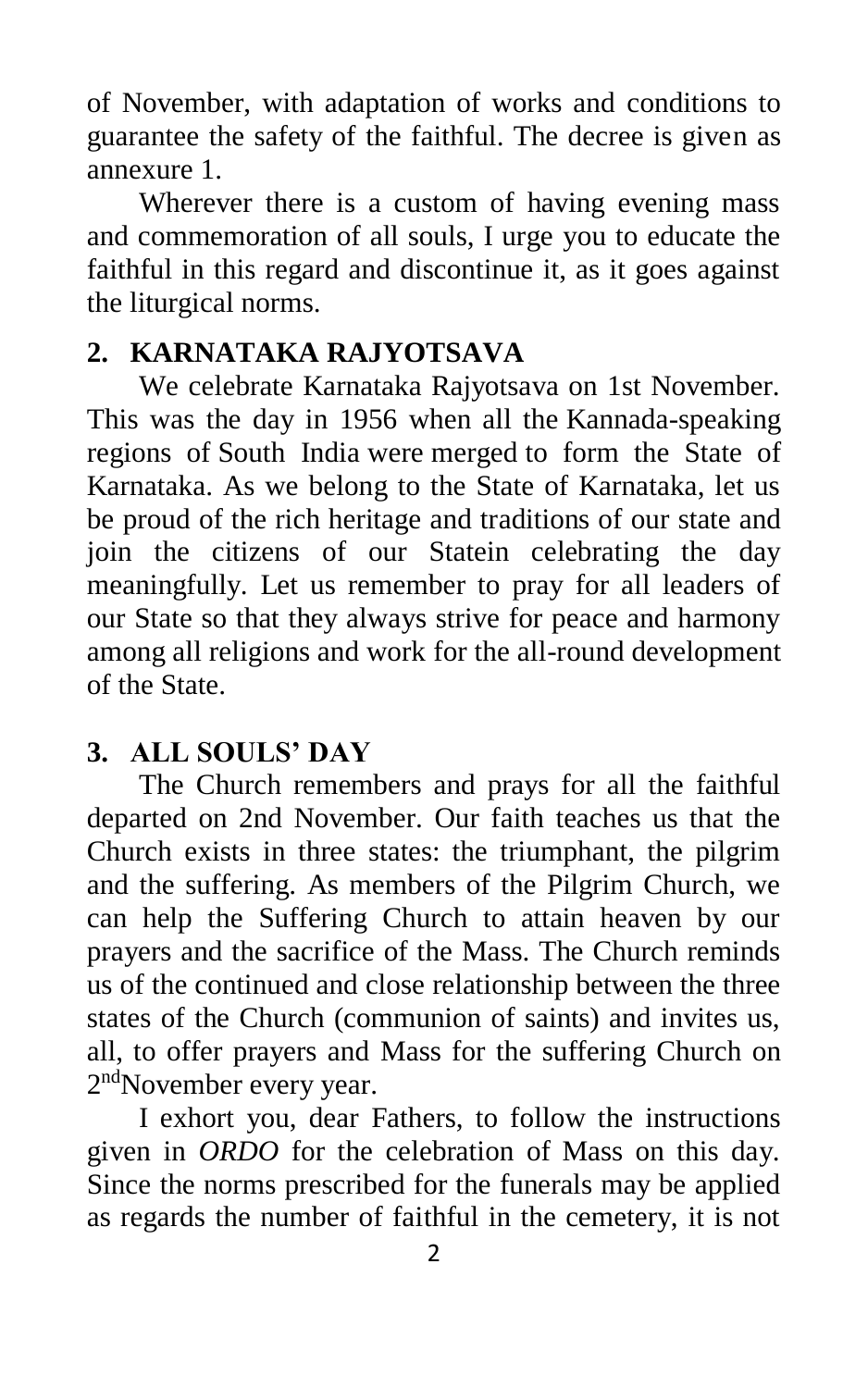advisable to organize and celebrate masses in the cemetery. Do not arrange any mass for the dead in the church or cemetery on the previous day. Let us encourage our faithful to pray for their dear departed so that those who have gone before them may obtain the remission of sins and be admitted to the triumphant Church.

# **4. WORLD DAY OF THE POOR 2020**

We shall celebrate the fourth **World Day of the Poor** on Sunday, 15 November 2020. This day was launched by Pope Francis at the end of the Jubilee Year of Mercy who invited Christians around the world to serve the poor with concrete actions that address their daily needs.

The theme for the  $4<sup>th</sup>$  World Day of the Poor is "Stretch forth your hand to the poor", taken from the book of Sirach. Drawing from this text, Pope Francis observes that "its author presents his advice concerning many concrete situations in life, one of which is poverty. He insists that even amid hardship we must continue to trust in God." The Pope points out that from these pages we see, "prayer to God and solidarity with the poor and suffering are inseparable." He also notes that "time devoted to prayer can never become an alibi for neglecting our neighbour in need." Please find the entire message as Annexure 2.

# **5. DIOCESAN EUCHARISTIC PROCESSION**

As per the suggestion of the Senate, due to prevailing situation of Corona Virus, we will not be organizing the Diocesan Eucharistic Procession this year on the Solemnity of Our Lord Jesus *Christ*, *King* of the Universe. However, I invite every parish to organize one-hour adoration of the Blessed Sacrament on the same day at a convenient time, inviting parishioners to praise and adore Christ, our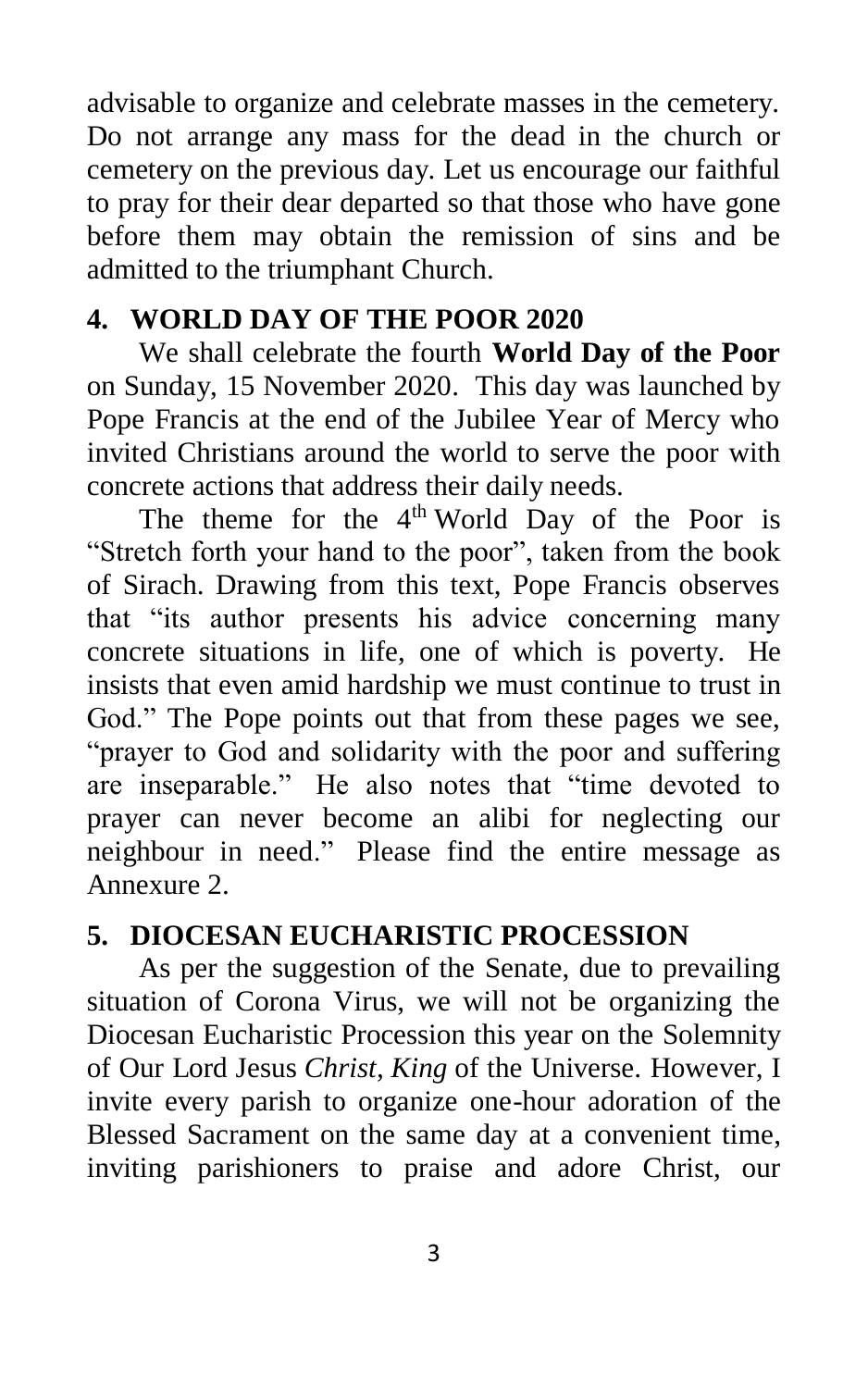Saviour, in the Blessed Sacrament and also interceding for the needs of parish, diocese and world.

# **6. FORM OF BAPTISM**

The Congregation for the Doctrine of Faith, through a Response on 24 June 2020, has alerted the ministers of Baptism about any modification in the formula of Baptism; specifically, the warning is about changing "I baptize you in the name of …" to "we baptize you…" Baptisms administered with the latter formula have been declared invalid.

# **7. TRINITARIAN CONCLUSION OF COLLECT PRAYERS**

The Prefect of the Congregation for Divine Worship and the Discipline of the Sacraments had a sent a communiqué on 13 May 2020 regarding the Trinitarian conclusions of the Collect Prayers at Mass and the Liturgy of Hours. It said, "The matter in question concerns the Trinitarian conclusion of Collect Prayers. These prayers can be concluded in one of three manners as laid out in n. 54 of the *General Instruction to the Roman Missal*. Currently, in each of these formulae the Latin words "Deus, per omnisaeculasaeculorum" are rendered in English as "one God, for ever and ever." The Congregation has expressed the view that the addition of "one" is mistaken and is problematic because, "on the one hand, it can serve to undermine the statement of the Son's unique identity within the Trinity which the Latin formulae so strongly convey and, on the other hand, it can also be interpreted as saying that Jesus Christ is "one God". Either or both of these interpretations is injurious to the faith of the Church. This is of particular import in this time when many people see Jesus simply as a good man or moral teacher, akin to Socrates or the Buddha, and fail to recognize him as the incarnate Son of God and the Second person of Trinity." Hence, the right rendering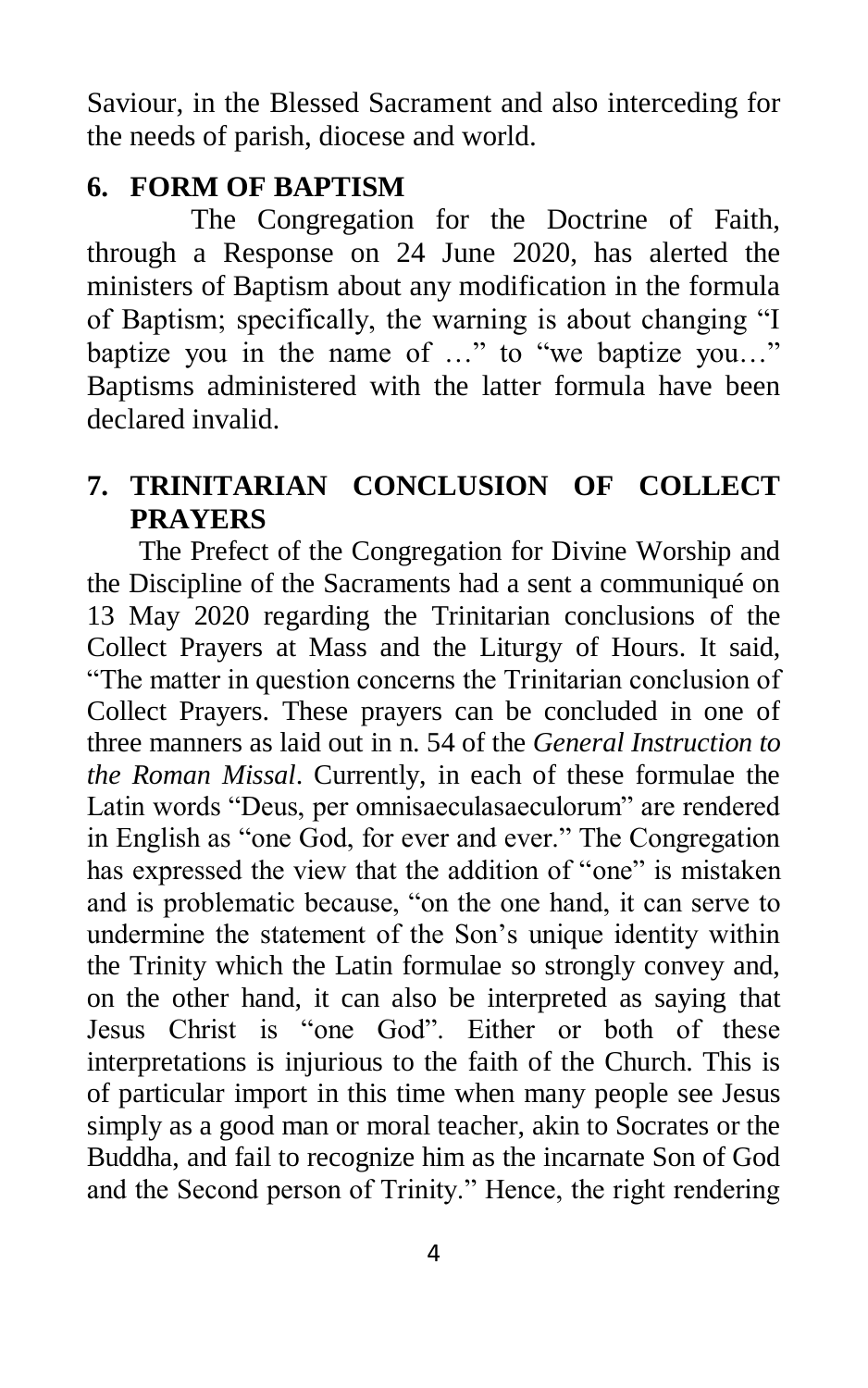should actually be **"God, for ever and ever" (**omitting the 'one'). The same applies to the Liturgical Hours. This directive comes into immediate effect.

## **8. NEW DEANS**

V. Rev. Fr Valerian Mendonca, Rector, Milagres Cathedral, Kallianpur and V. Rev. Fr Charles Menezes, Parochial Administrator, Mother of Sorrows Church, Udupi, have been appointed as the Deans of Kallianpur and Udupi deaneries respectively. I convey my best wishes to them and request the priests and religious of the deaneries to offer their whole-hearted cooperation to the new Deans.

# **9. ANNUAL PARISH FEASTS**

The Annual Parish Feasts are around the corner in good many parishes of our Diocese. Parish feasts are occasions for families and relatives to meet and greet each other, come together and share a fellowship meal. However, due to the present situation of Corona Virus, I request the parish priests to celebrate the festal mass in honour of the Patron and related liturgical celebrations in consultation with the Parish Pastoral Council, keeping in mind the restrictions from the civil authorities. All processions, gathering of the people outside the Liturgical celebrations and fancy fairs should strictly be avoided. As per the custom in our diocese, I request the parish priests to set aside the offertory collection made during the annual parish festal mass for the PWS and send the same to the Secretary Cum Treasurer of Priests' Welfare Scheme.

# **10. POPE'S WORLDWIDE PRAYER NETWORK (PWPN)**

The Holy Father constituted the PWPN on 10 April 2018 as a Pontifical Work with its legal seat in the Vatican City. This 'Apostleship of Prayer', which has now been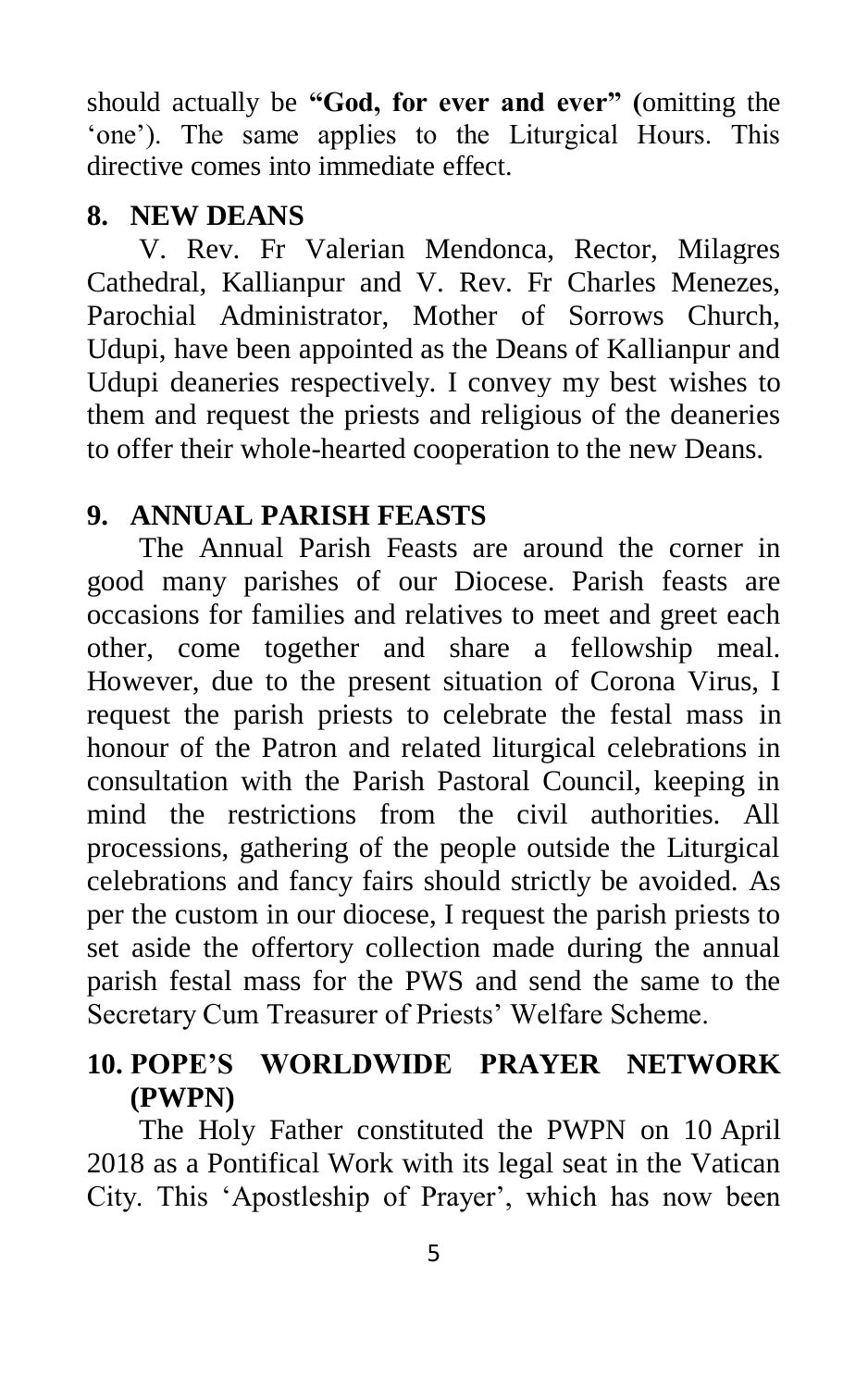christened as PWPN began in 1844 in a house of formation for Young Jesuits in Vals in the South of France, "as a way of being Apostles and Missionaries in their daily lives, uniting with Christ everything that they were doing during the day." It helped not only the Priests and Religious but also simple lay people to become missionaries right where they were and doing their daily activities. Later it was made a Pontifical Organization along with its Youth branch, the 'Eucharistic Crusade'. In 2010, these organizations were recreated with an attempt to make them relevant for modern times. The 'Eucharistic Crusade' became the 'Eucharistic Youth Movement' (EYM). Pope Francis changed the name of the 'Apostleship of Prayer' to 'Pope's Worldwide Prayer Network' (PWPN) in 2018. The vision of the PWPN is "to pray and work to meet the challenges of world identified by the Pope. His intentions are key to prayer and mission". The mission of the PWPN is "You are Apostles in daily life walking a spiritual path called 'Way of the Heart', working to serve Christ's Mission."

I have appointed Rev. Fr Vincent Crasta as the Director of PWPN for Udupi Diocese with immediate effect. I request you to kindly cooperate with him in establishing PWPN in our Diocese. Let us encourage our faithful too to join in this Apostleship of Prayer.

# **11. NEW DIRECTORY FOR CATECHESIS**

The Pontifical Council for Promoting New Evangelization promulgated the new Directory for Catechesis on  $25<sup>th</sup>$  June 2020. It comes as a follow up to the General Catechetical Directory of 1971 and General Directory for Catechesis of 1997, both of which had been issued by the Congregation for the Clergy. As the Catholic Church embarks on the mission of teaching the Christian faith, the new Directory for Catechesis (2020) lays the how-to guidelines for catechesis and presents universal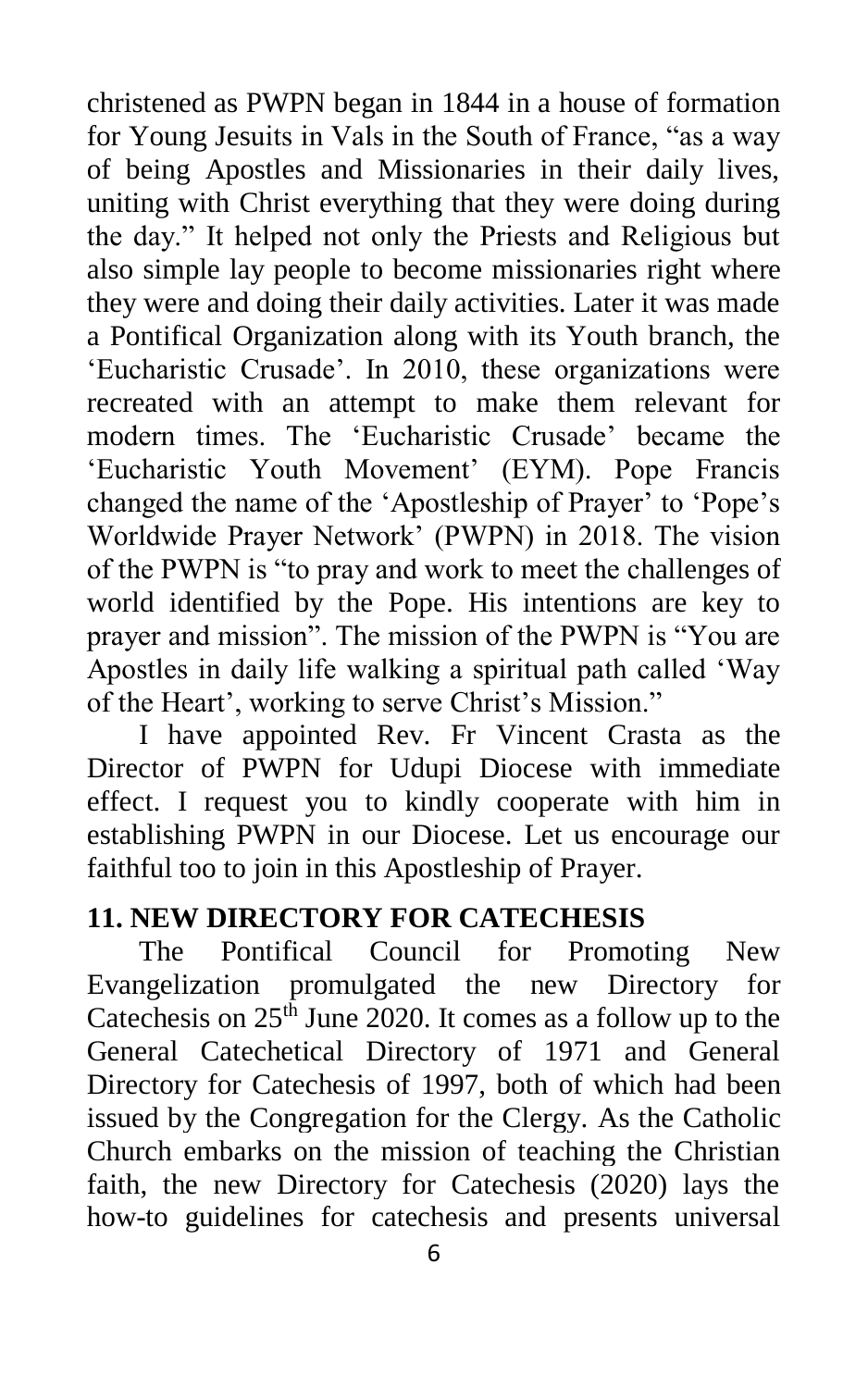norms to guide pastors and catechists in the work of evangelization. It guides the proclamation of the Gospel by the Christian faithful to people of all ages and in all seasons of life. The Directory places catechetical instruction and formation of catechetical teachers clearly within the realm of evangelization. It offers guidelines to assist in the creation of local directories and catechisms and clarifies the importance of catechetical renewal in Christian communities. The Directory affirms the presentation of the Catholic faith articulated in the Catechism of the Catholic Church as a sound point of reference for instruction while drawing deeply from Scripture and the writings of recent popes, especially Pope Francis's *EvangeliiGaudium.*

## *12. FRATELLI TUTTI*

*Fratellitutti* (*All Brothers*) is the third encyclical of Pope Francis, subtitled "On [fraternity](https://en.wikipedia.org/wiki/Fraternity_(philosophy)) and social friendship". It was signed on 3 October 2020, on the occasion of his visit to the tomb of his namesake, [Saint Francis of Assisi,](https://en.wikipedia.org/wiki/Saint_Francis_of_Assisi) and was published the following day, the saint's [feast day.](https://en.wikipedia.org/wiki/Feast_day) The encyclical is roughly 43,000 words long, is divided into 8 chapters and 287 paragraphs and contains 288 footnotes. Pope Francis states as an inspiration for the document his February 2019 meeting in Abu Dhabi with Ahmad al-Tayyeb, Grand Imam of al-Azhar, during which they signed the *Document on Human Fraternity*. Besides Francis of Assisi, he also states that he has been inspired by numerous non-Catholics, including Martin Luther King, Desmond Tutu, and Mahatma Gandhi. He reflects how the [COVID-19](https://en.wikipedia.org/wiki/COVID-19_pandemic)  [pandemic](https://en.wikipedia.org/wiki/COVID-19_pandemic) has proven the failure of the world to work together during the crisis.

The encyclical calls for a more human fraternity and solidarity, and has a plea to reject wars. It focuses on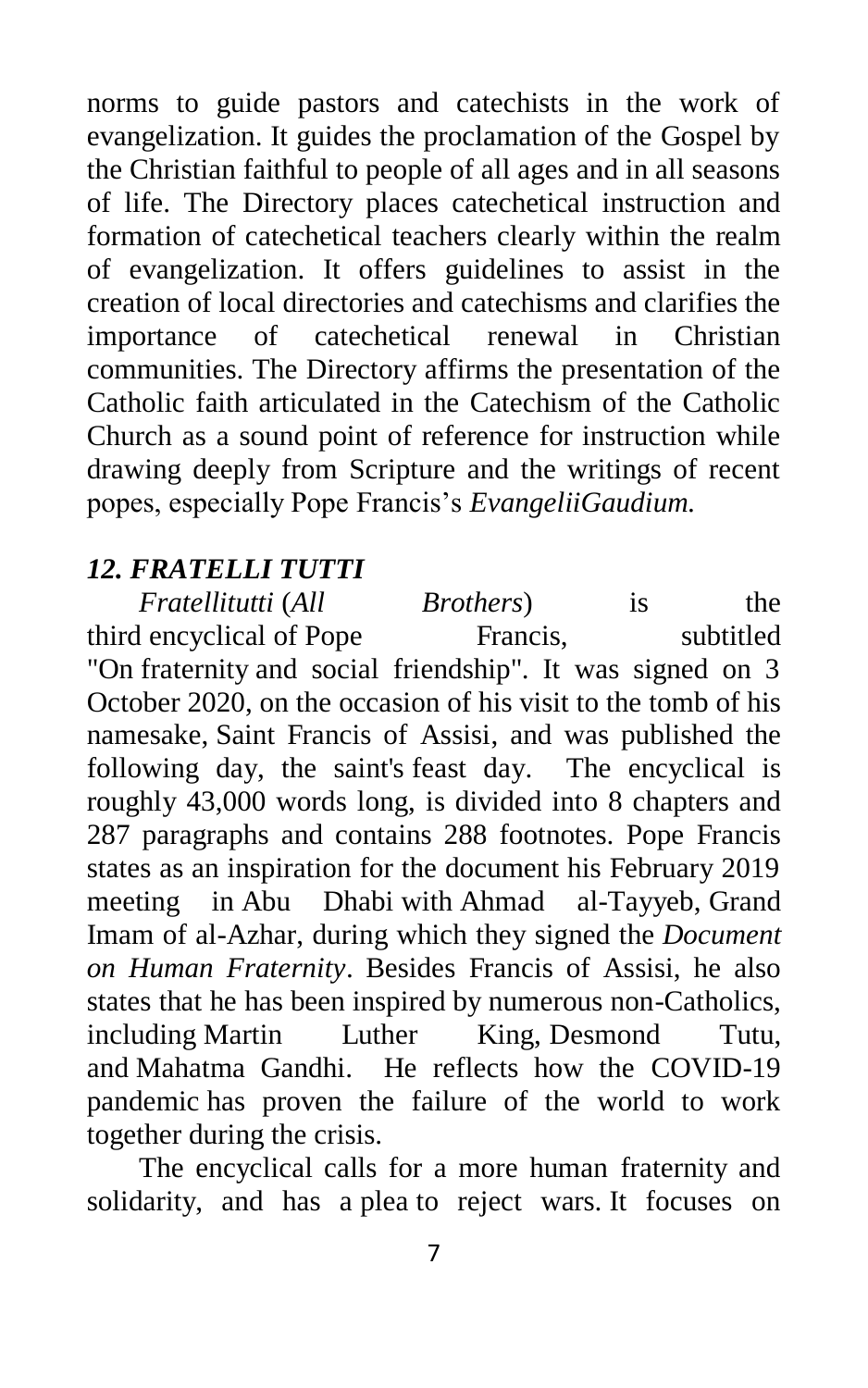contemporary social and economic problems, and proposes an ideal world of fraternity in which all countries can be the part of a "larger human family." This encyclical can be considered as a systematic, comprehensive rearrangement of the work Pope Francis has produced during his sevenyear papacy. I invite all priests and religious men and women to read and study this encyclical, familiarize with its contents and thus widen the horizon of pastoral ministry by promoting the integral human fraternity.

## **13. BLESSED CARLO ACUTIS**

Amidst the pandemic of Corona Virus, God has gifted new young Blessed to the Church. Servant of God, Carlo Acutis (3 May 1991 – 12 October 2006)was beatified on 10 October 2020, at the Basilica of Saint Francis of Assisi in Assisi, Italy, with Cardinal AgostinoVallini presiding on behalf of the Pope.

Blessed Carlo Acutis was an Italian Catholic schoolboy and an amateur computer programmer. He was born in London on 3 May 1991 to a wealthy Italian family. He was baptized on 18 May 1991. As a young boy, he evinced a precocious interest in religious practice and made the effort either before or after Mass to reflect before the tabernacle. He was best known for documenting Eucharistic miracles around the world and cataloguing them all onto a website that he created in the months before his death from leukemia. He was noted for his cheerfulness and his computer skills as well as for his deep devotion to the Eucharist, which became a core theme of his life. When he contracted leukemia, he offered his suffering both for Pope Benedict XVI and for the Universal Church, saying; "I offer all the suffering I will have to undergo for the Lord, for the Pope, and the Church. "Let us thank God for the new young Blessed to the Church and let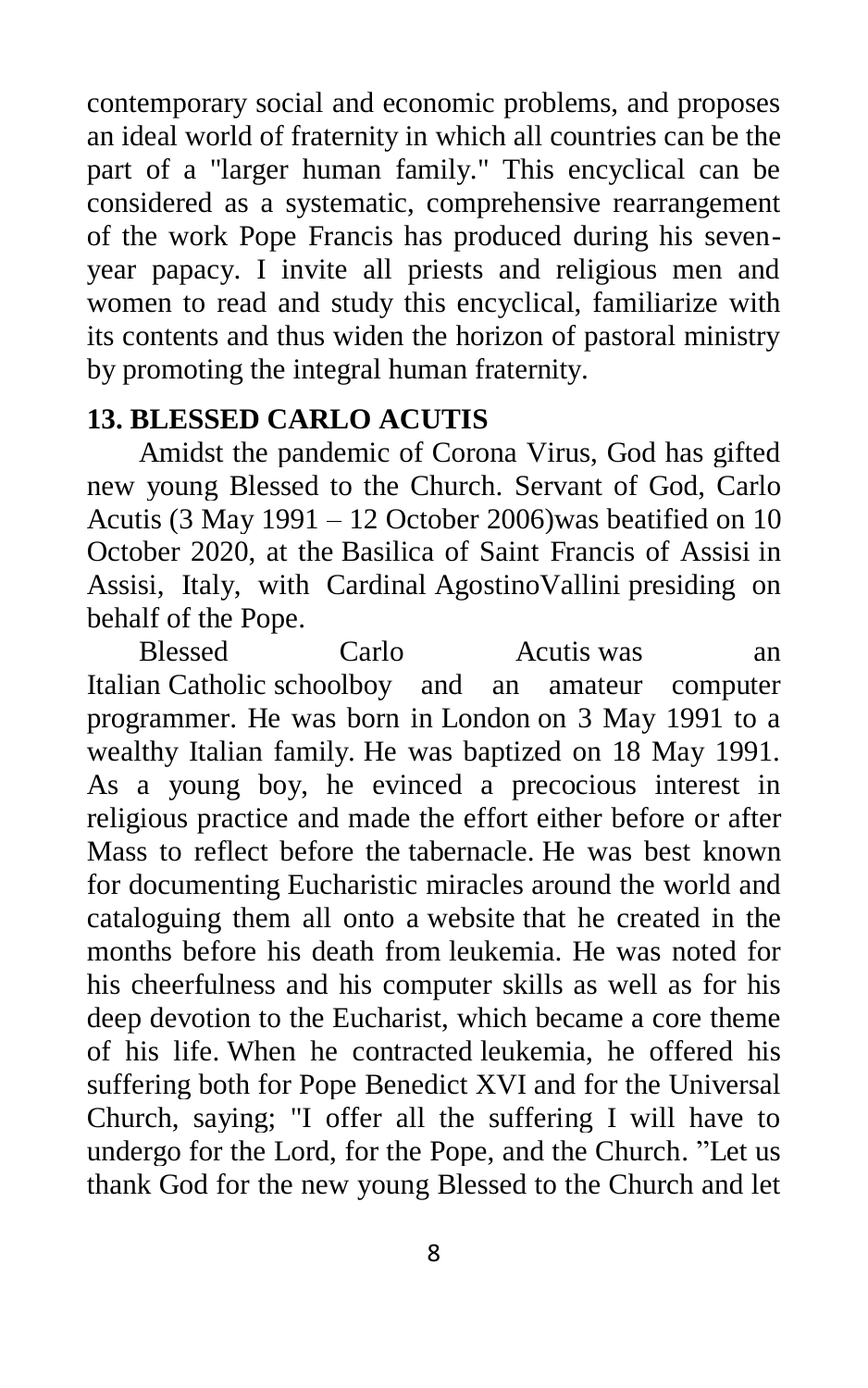us set him as an example for imitation for our youth in their devotion to the Holy Eucharist.

### **14. CARDINAL OSWALD GRACIAS RE-NOMINATED TO THE COUNCIL OF CARDINALS**

Pope Francis has re-nominated Cardinal Oswald Gracias, President of CBCI, to the Council of Cardinals advising the Holy Father for the reform of the Roman Curia and governance of the Universal Church. This was announced by the Vatican Office on 15 October 2020. He has also been renominated by the Holy Farther to be a member of the Pontifical Council for Legislative Texts, the highest body in the Church on matters regarding Canon Law. This body suggests amendments and other changes in the Canon Law to the Holy Father, and is entrusted with the responsibility of giving authentic interpretations on the Code of Canon Law.

## **15. SEASON OF ADVENT**

We begin the season of Advent on 29 November 2020. The word *Advent* originates from a Latin word "Adventus" which means "coming" or "arrival." Advent Season is focused on preparing for the coming of Jesus Christ in all ways, from His birth in the past to His Second Coming in the future, as the Messiah. It is a meaningful season that reminds us of the reality of Jesus Christ and that He has come and He is present in our world and lives. The birth of Jesus is worth celebrating because it reveals His human side and is therefore an example of how we should live our own lives as his followers here on earth. I wish you all a fruitful season of Advent in preparation for the celebration of the feast of the Nativity of our Lord. Since the earmarked collection for Communio India on the feast of the Assumption in August this year was not made then, I request all Parish Priests to earmark the Collection of first Sunday of Advent (29 November 2020) for Communio India and send it to the Procurator.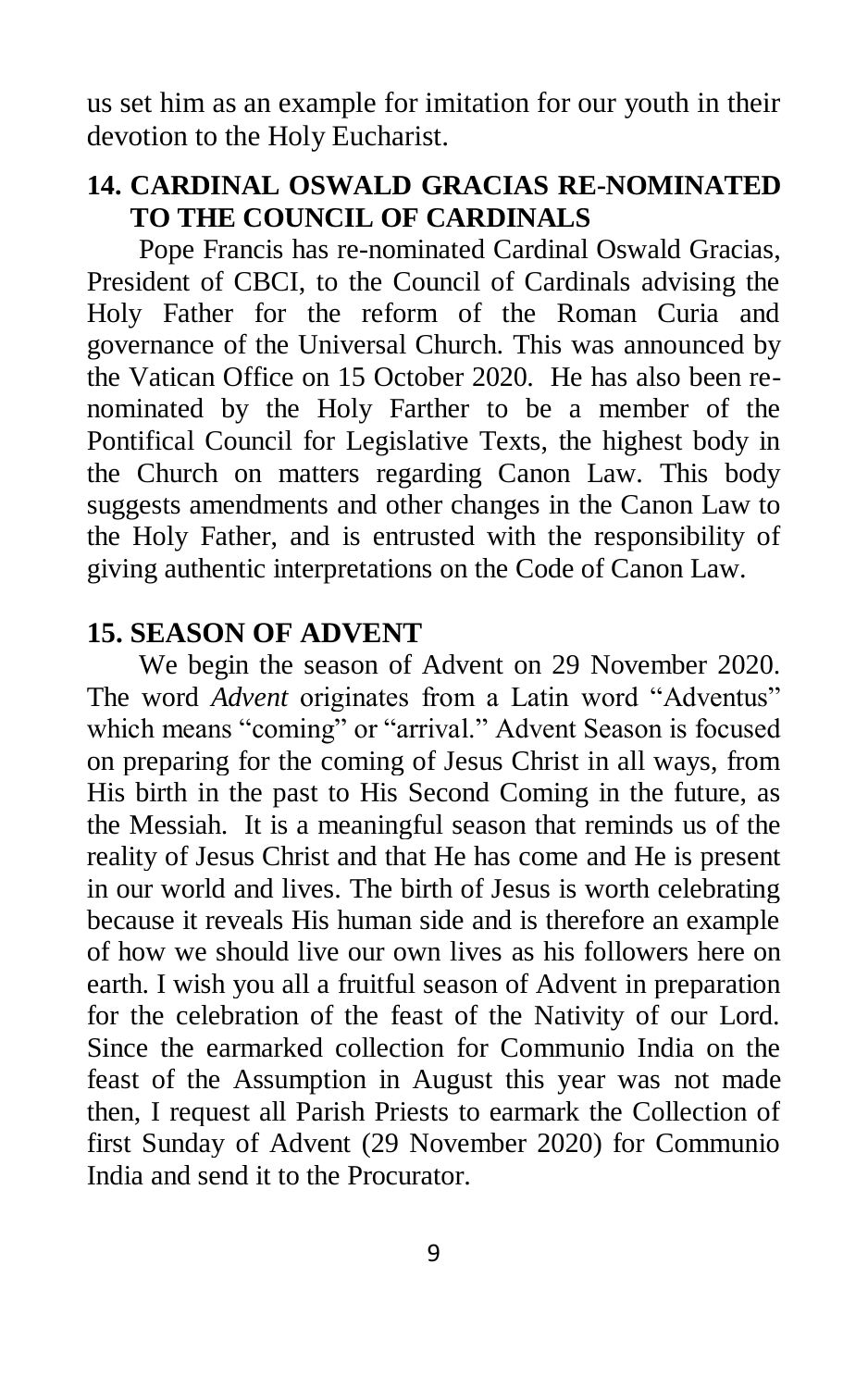| SI. |             |            |                     |            |
|-----|-------------|------------|---------------------|------------|
| No. | <b>Name</b> | From       | Tо                  | w.e.f.     |
|     | Rev. Fr     | Chaplain,  | Paroch.             |            |
|     | Charles     | IYCS,      | Admn.               |            |
| 1   | Menezes     | Paris      | Udupi               | 27.10.2020 |
|     | V. Rev. Fr  |            | Rector,             |            |
|     | Valerian    | PP, Udupi  | Cathdral,           |            |
| 2   | Mendonca    | Church     | Kallianpur          | 28.10.2020 |
|     | V. Rev. Fr. | Rector,    |                     |            |
|     | Lawrence    | Cathedal,  | Resident,           |            |
| 3   | $D$ 'Souza  | Kallianpur | <b>Belle Church</b> | 29.10.2020 |
|     | Rev. Fr     |            | Paroch.             |            |
|     | Ronald      | leave $&$  | Admn., Yermal       |            |
| 4   | Miranda     | studies    | Church              | 30.10.2020 |
|     |             |            | Retires,            |            |
|     | Rev. Fr     |            | Resident-           |            |
|     | Lawrence    | PP, Yermal | ZuzeVaz             |            |
| 5   | Rodrigues   | Church     | Home                | 31.10.2020 |

**16. CLERICAL APPOINTMENTS/TRANSFERS**

#### **17. NEW CONVENT AT ATTUR**

The Congregation of the Helpers of Mount Rosary at Alangar, Moodubidri has opened a new convent for their Sisters at Karkal-Attur. The sisters were rendering generous service at the St Lawrence Basilica for many years now from Nakre. We thank them for their new community in our Diocese and convey our best wishes in their apostolate. Their Address: Sr Prescilla D'Souza, Holy Rosary Convent, Attur Post, Karkal 576 117.

Yours sincerely in Christ,

 Gerald Isaac Lobo Bishop of Udupi